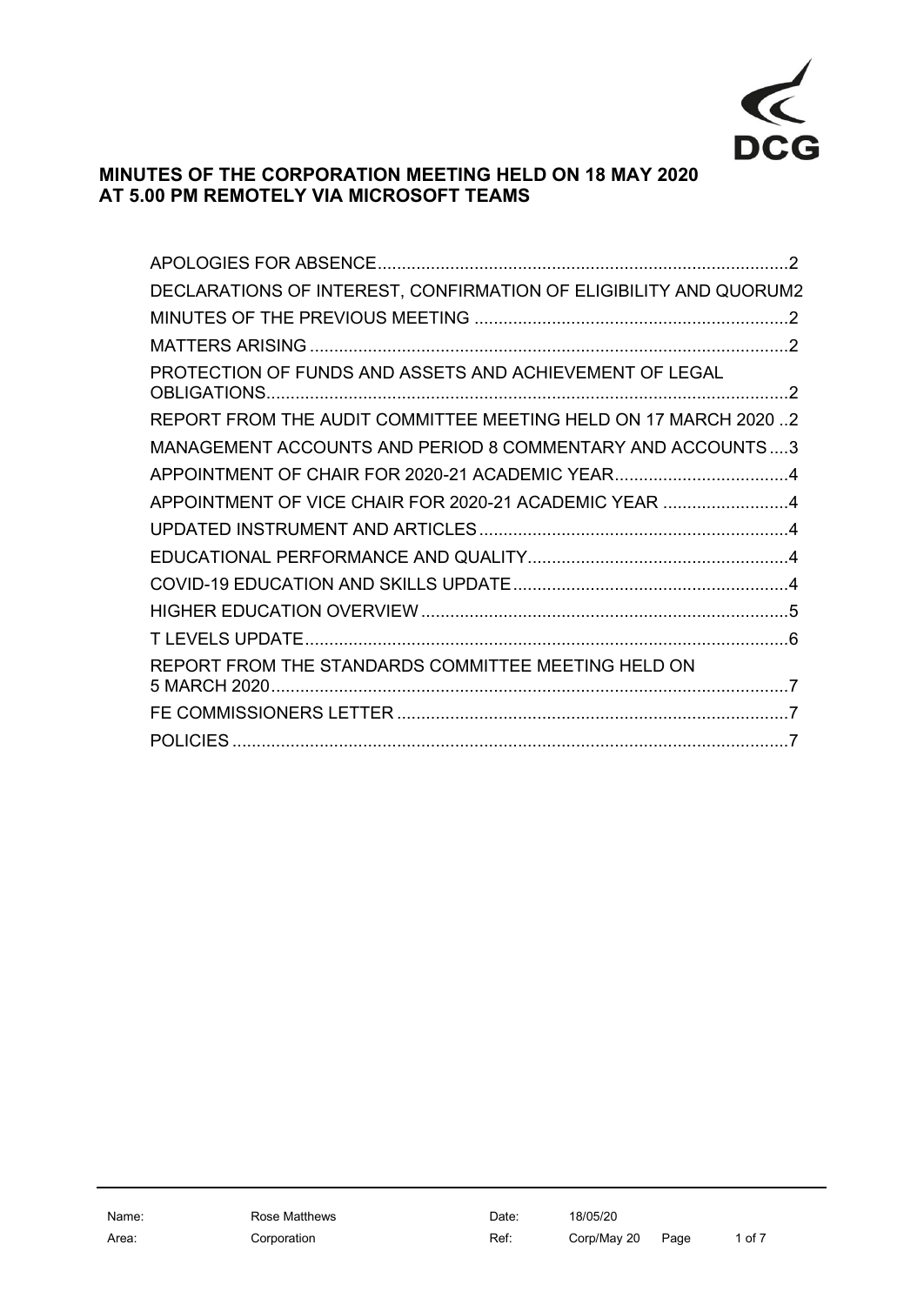

### **MINUTES OF THE CORPORATION MEETING HELD ON MONDAY 18 MAY 2020 AT 5.00 PM REMOTELY VIA MICROSOFT TEAMS**

Present: Janet Morgan (Chair), Alan Brady, Sue Bradley, John Clay, Hazel Clint, Andrew Cochrane, Phil Dover, Stuart Ellis, Sagar Johnson, Mike Kapur, Martyn Marples, Graham Schuhmacher, Kevin Slack, Mandie Stravino

In attendance: Richard Eaton, Michael Ford, April Hayhurst, Kate Martin, Heather Simcox Rose Matthews (Clerk)

<span id="page-1-5"></span><span id="page-1-4"></span><span id="page-1-3"></span><span id="page-1-2"></span><span id="page-1-1"></span><span id="page-1-0"></span>

| <b>PART ONE - GENERAL MINUTES</b> | <b>Action</b>                                                                                                                                              | <b>Date</b> |  |
|-----------------------------------|------------------------------------------------------------------------------------------------------------------------------------------------------------|-------------|--|
| 54/19-20                          | <b>APOLOGIES FOR ABSENCE</b>                                                                                                                               |             |  |
|                                   | There were no apologies for absence.                                                                                                                       |             |  |
| 55/19-20                          | DECLARATIONS OF INTEREST, CONFIRMATION OF<br><b>ELIGIBILITY AND QUORUM</b>                                                                                 |             |  |
|                                   | All members were eligible, the meeting was quorate and there<br>were no new declarations.                                                                  |             |  |
| 56/19-20                          | MINUTES OF THE PREVIOUS MEETING                                                                                                                            |             |  |
|                                   | Approved: The minutes of the meeting held on 25<br>February 2020 were formally approved and signed as a<br>true and accurate record.                       |             |  |
| 57/19-20                          | <b>MATTERS ARISING</b>                                                                                                                                     |             |  |
| 51/19                             | The CFO confirmed the calculation for the IFMC had been<br>clarified prior to submission.                                                                  |             |  |
| 58/19-20                          | <b>PROTECTION OF FUNDS AND ASSETS AND</b><br><b>ACHIEVEMENT OF LEGAL OBLIGATIONS</b>                                                                       |             |  |
|                                   | <b>REPORT FROM THE AUDIT COMMITTEE MEETING HELD</b><br><b>ON 17 MARCH 2020</b>                                                                             |             |  |
|                                   | The Chair of the Audit Committee presented an overview of<br>business covered at the meeting held on 17 March 2020.                                        |             |  |
|                                   | Two internal audit report were received for HR and Payroll<br>providing adequate assurance, and for Budgetary Control<br>Mechanisms which was substantial. |             |  |
|                                   | Two further audits had been carried out for HR Performance<br>Management and Corporate Governance with reports<br>presented at the next meeting.           |             |  |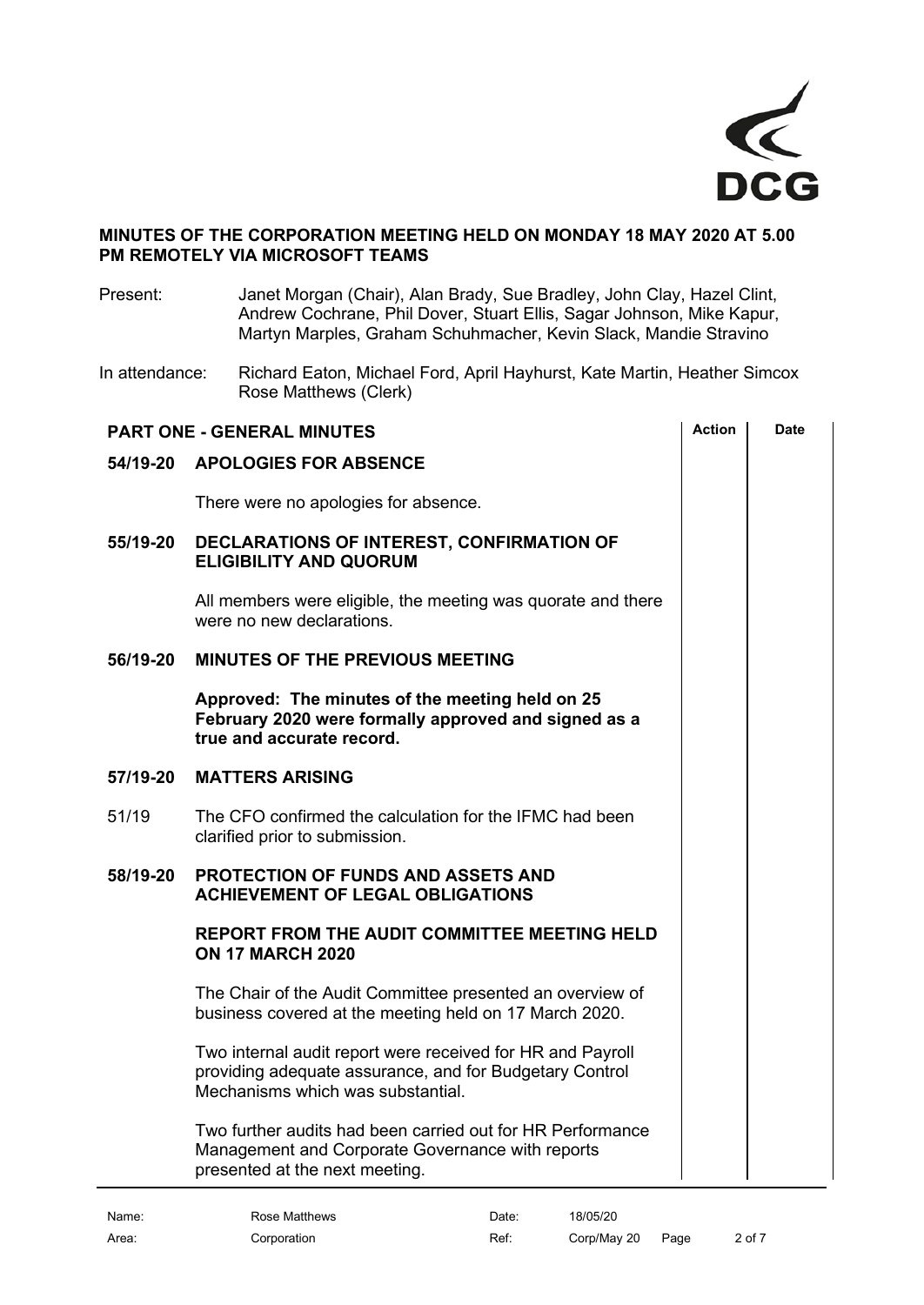The ESFA Funding Audit report from the visit in September 2019 was positive and confirmed there would be no clawback.

The Committee approved the Gender Pay Report, noting 20 new employees in the engineering sector, but generally the group had more female employees but in lower paid roles.

The Committee reviewed the key strategic risks which related to the failure to achieve the budget targets for 2019-20 and the negative impact of the COVID 19 pandemic.

Ongoing litigation was discussed and it was noted there were no safeguarding cases to escalate to the Board.

The Deputy Chief Executive also appraised the Board of a Health and Safety Executive visit.

#### **59/19-20 MANAGEMENT ACCOUNTS AND PERIOD 8 COMMENTARY AND ACCOUNTS**

<span id="page-2-0"></span>The Chief Finance Officer shared the Management Accounts for Period 8.

It had been confirmed the Adult Education Budget was exempt from clawback for the year 2019-20, however apprenticeships and commercial income were still down, but cost savings on non-pay had mitigated this. The income line had been amended, which increased the EBITDA rating.

Following discussions with the ESFA and the DFE, it was confirmed that T Levels would go ahead in September. Assurance was sought before committing to the projects.

The Insurance and Security re-tenders Members were informed of at a prior meeting, had commenced but required on site visits, which currently were not possible.

### **APPROVED: The Board approved to extend the current Insurance and Security contracts between 6-9 months pending completion of the re-tendering exercise and flexibilities around Covid-19.**

Lennartz discussions were ongoing with the court date deferred due to Covid-19. No payments had been made or requested at the point of the meeting.

In early April the Government confirmed 16-19 funding on profile would continue to be paid and there would be no reconciliation for 2019-20 and payments would be paid on profile for 2020-21.

High needs learners were paid by the local authority and would continue onto next year.

Apprenticeships support was limited and any support would only cover non-levy funded apprenticeships. This was being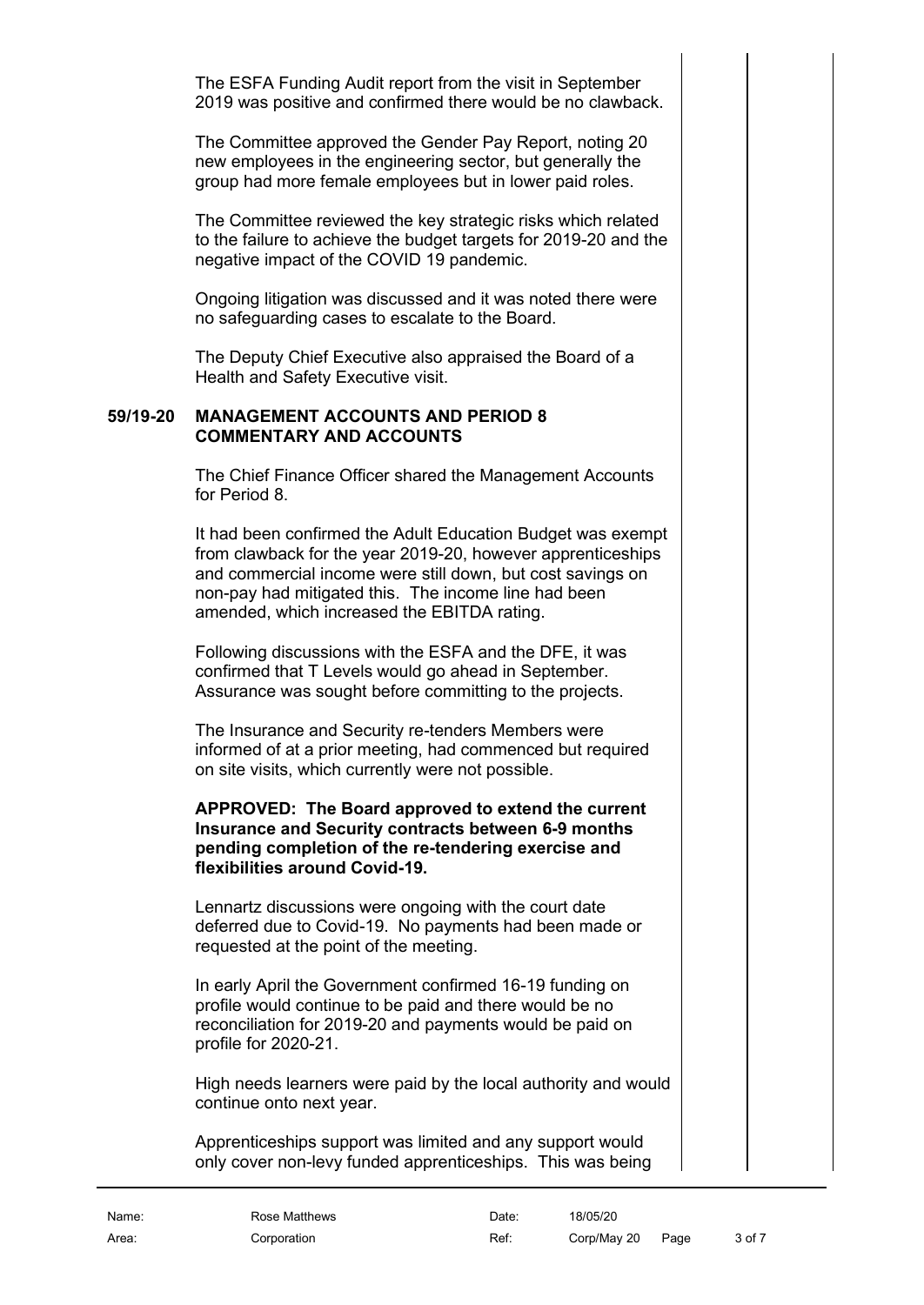monitored and the College were in discussions with the AoC as there may be a further scheme the College is eligible to apply for.

Higher Education learning continued and it was expected they would pay term three as normal, but the Government had agreed to pay the earlier term at 50% as opposed to the previous 25%.

Advance learner loans were expected to be paid as normal.

Commercial full cost work would drop off until reopening. Roundhouse Events was not currently open and in other areas of the College some staff had been furloughed.

# **60/19-20 APPOINTMENT OF CHAIR FOR 2020-21 ACADEMIC YEAR**

<span id="page-3-0"></span>An expression of interest had been received from Phil Dover for the position of Chair.

<span id="page-3-1"></span>**APPROVED: The Committee therefore moved to appoint Phil Dover as Chair for the 2020-21 academic year.**

### **61/19-20 APPOINTMENT OF VICE CHAIR FOR 2020-21 ACADEMIC YEAR**

An expression of interest had been received from Andrew Cochrane for the position of Vice Chair.

**APPROVED: The Committee therefore moved to appoint Andrew Cochrane as Vice Chair for the 2020-21 academic year.**

### **62/19-20 UPDATED INSTRUMENT AND ARTICLES**

<span id="page-3-2"></span>The Clerk presented the updated Instrument and Articles with one change which related to the quoracy of the Corporation, which had changed from 30% to 40% to reflect the sector benchmark.

**APPROVED: The Corporation approved the updated Instrument and Articles of Government.**

# **63/19-20 EDUCATIONAL PERFORMANCE AND QUALITY**

# <span id="page-3-4"></span><span id="page-3-3"></span>**COVID-19 EDUCATION AND SKILLS UPDATE**

The Vice Principal presented a report which summarised the education and skills activity and implications during Covid-19 lockdown, although much had moved on since writing the report.

She discussed the challenges of engaging some of the hard to reach students and noted some may have issues that prevented them engaging online, such as lack of facilities at home, homes under pressure with working parents and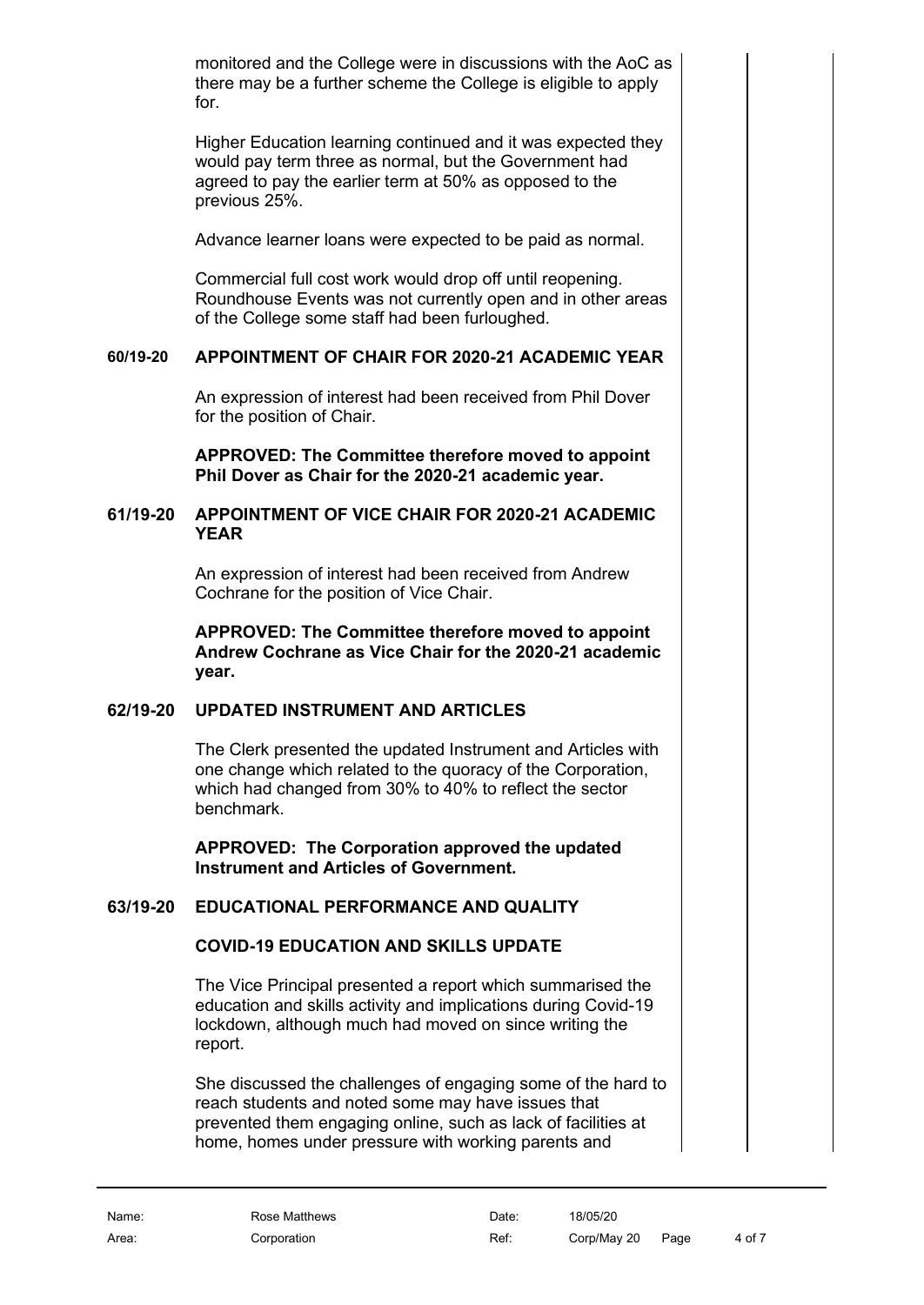siblings causing distraction and some students only allowed to use shared laptops when parents are not working.

The efforts to take delivery online have proved interesting and a huge amount of interaction with students had taken place with a variety of different approaches.

The Deputy Principal explained since writing the report there had been a reduction in the number of apprenticeships furloughed with 14% mainly in construction returning to work. There were 1600 on programme with 18 taking a break in learning.

Some awarding bodies were accepting professional discussions as an alternative to observations in the workplace and end point assessments.

The Vice Principal went on to discuss action taken in specific delivery areas such as childcare to achieve positive outcomes.

There were 12 vulnerable students with EHCP and two students that were identified as a significant risk if they engaged.

Requirements had been put in place for around different assessments, with the Assistant Principal for English and Maths co-ordinating. Assessments had to match in with the previous grade profile. John Clay acknowledged the amount of work undertaken and praised the work the Assistant Principal and all her team in preparing the assessments.

Stuart Ellis asked about the team members and if there was anything Members needed to look out for? The Deputy Chief Executive explained the Leadership Team had been delighted with the rate and willingness the team members adapted. The pulse survey carried out was positive and where people were working from home hobby groups and regular communication had been established, along with domestic violence signposting. Listening Ear volunteers for those employees who were feeling isolated had also been introduced. The College had been in touch with those on furlough. Managers had been asked to make more contact than they normally would. Another pulse survey was due to go out with regard to support with returning to work.

### **64/19-20 HIGHER EDUCATION OVERVIEW**

<span id="page-4-0"></span>The Vice Principal summarised the higher education provision for Members which included an average of 430-500 higher education students per academic year.

She discussed the HEI partners the Group worked with, alongside the range of courses available.

She went on to discuss the change legislation commencing with the Further and Higher Education Act 1992 to the Higher Education and Research Act 2017 which resulted in the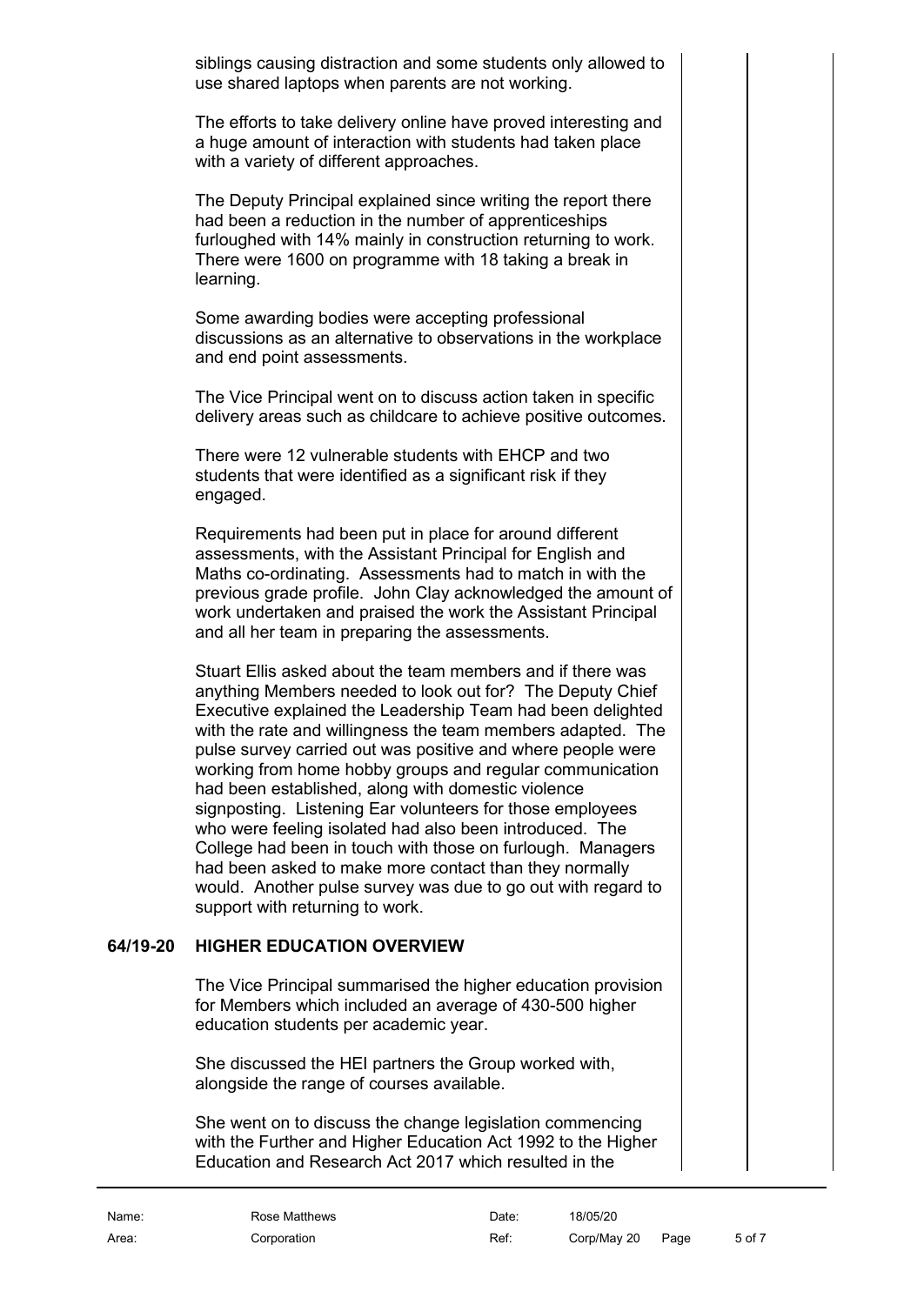formation of the new regulator for HEIs the Office for Students (OFS) with the OFS's clear aims for increased competition, improved choice and value for money for students.

This has been the first year DCG were on the OFS 'Register' and required to meet initial and ongoing conditions of registration. The Register sets out 40 individual conditions that DCG were required to remain compliant against with quality assurance devolved to the Quality Assurance Agency (QAA).

The Group were last visited under the Higher Education Review framework in 2015 and anticipate what is now called a Quality and Standards Review (QSR) soon.

The Chair of the Higher Education Strategic Board discussed his report from the meeting held on 4 May 2020.

The Board reviewed the revised Self Evaluation Document (SED) which related to the 2018-19 academic year which had been mapped against the QAA quality code and RAG rated against the OFS Conditions of Registration.

### **APPROVED: The Corporation approved the Higher Education SED which had been recommended for approval by the Higher Education Strategic Board.**

A proposal had been presented on the higher education governance structure to meet the requirements of the OFS, students and stakeholders. From 1 August 2020 the HE Strategic Board would be renamed the HE Academic Board and report directly into the Corporation. The composition was outlined in the minutes of the meeting and since writing the report, acknowledgement had been received from the OFS they had no issue with the change to the structure.

**APPROVED: The Corporation approved the Higher Education Governance Structure recommended by the Higher Education Strategic Board.**

**APPROVED: A full review of the Higher Education Academic Board Terms of Reference had been undertaken and Corporation approved the updated Terms of Reference which were recommended by the Higher Education Strategic Board.**

### **65/19-20 T LEVELS UPDATE**

<span id="page-5-0"></span>The Vice Principal appraised the Corporation of T Levels. The College were running three programmes from September 2020.

The two-year courses had been developed in collaboration with employers and businesses, so the content met the needs of industry and prepared students for work.

The Vice Principal outlined predicted enrolment numbers and current applications and team members were trying to raise